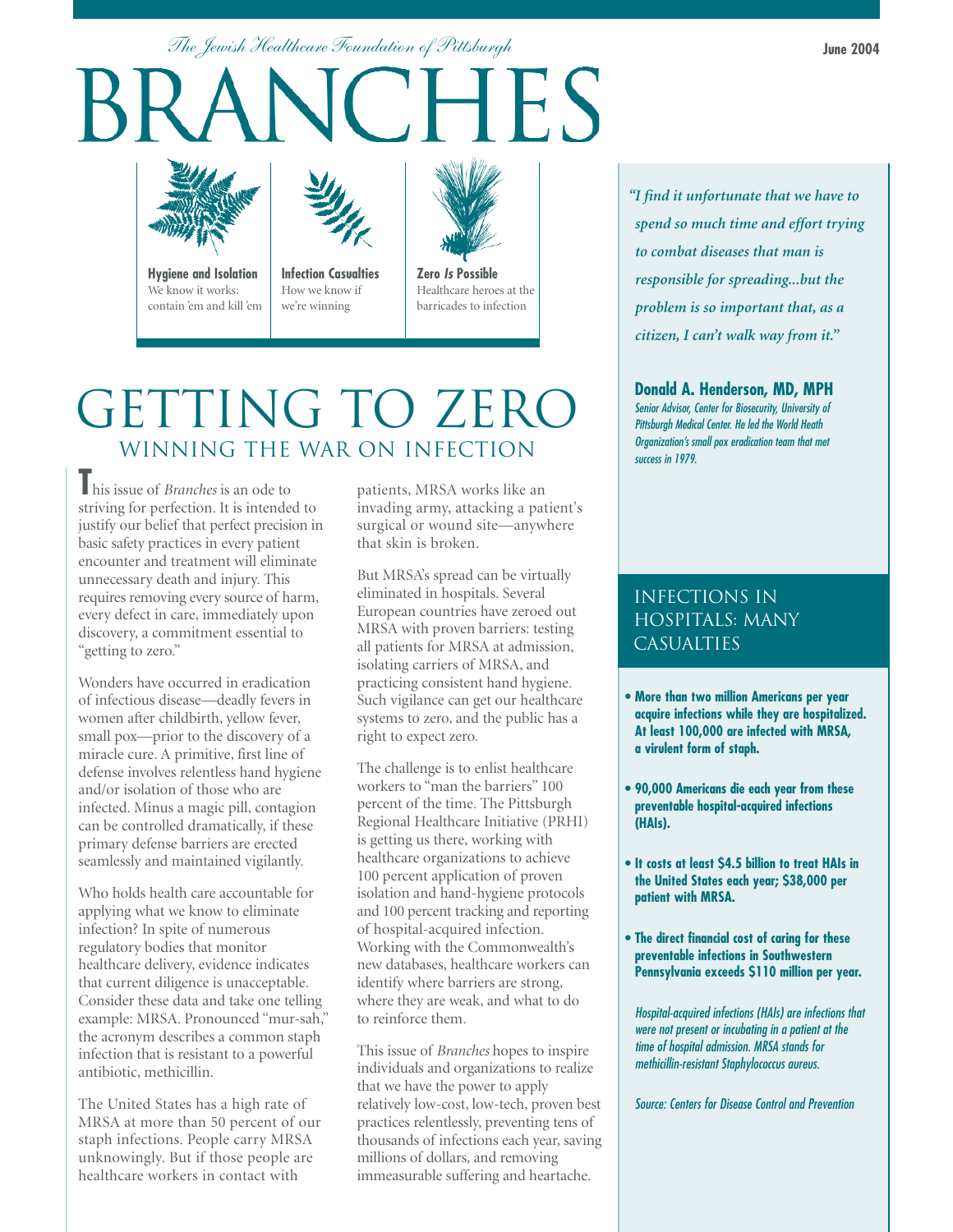#### a palindrome Paula Tatarunis, MD

Ignaz Semmelwies, who cut the maternal death rate in the *Allgemeines Krankenhaus* obstetrical ward from 18 to 1.2 percent by insisting that the doctors wash their hands before and after each exam and delivery, so outraged his colleagues by his findings that they hounded him back to Budapest where he wrote *Die Aetiology der Begriff und die Prophylaxis des Kindbedfiebers* and, in 1865, died of sepsis in an insane asylum, a brokenman. In Brockelman's Market, a woman, pregnant, her blouse a color between faded yellow and yellowed white, between spit-up milk and rebleached diapers, a tired woman, who, soon, for the sixth time, won't die of childbed fever, is buying warm **whiterolls** 

*Congratulations to Paula Tatarunis, MD, of Newton, Massachusetts, winner of the 1998 Annals Poetry Prize.*

*Dr. Tatarunis's poem, orginally titled "Two Germans" and since renamed "A Palindrome," was publised in the May 1, 1998, issue of Annals (vol. 128, no.9) and is reprinted here.*

# MAKING HAND HYGIENE SECOND NATURE

**T**hinking outside the box doesn't always reap immediate praise, but it can have lasting effects. Consider Ignaz Philipp Semmelweis, MD, a scientist who lived from 1818 to 1865 and made a groundbreaking contribution in the fight against healthcare-associated infections. He developed and implemented the first antiseptic-based hand-hygiene protocol in the First Clinic at the General Hospital of Vienna in 1847.

As a result, the death rate among pregnant women in the First Clinic dropped dramatically, proof that antiseptic cleansing between patient contacts reduces the risk of transmitting healthcare-associated infections more effectively than soap and water cleansing. Despite his results, Dr. Semmelweis suffered years of opposition from the medical community, told once that it was "time to stop the nonsense about the chlorine hand wash."

But today, his doctrine is both respected and emulated. Dr. Julie Gerberding, director of the Centers for Disease Control and Prevention (CDC), confirms that "Clean hands are the single most important factor in preventing the spread of dangerous germs and antibiotic resistance in healthcare settings."

The Pittsburgh Regional Healthcare Initiative (PRHI) is living the handhygiene doctrine through its learning module, *Your Role in Preventing Hospital-Acquired Infections.* Peter Perreiah, trainer for the PRHI's Perfecting Patient Care Learning Line on nosocomial infection at the VA Pittsburgh Medical Center, and Dr. Jon Lloyd, medical director of Southwestern Pennsylvania for Health Dialog, designed this module for healthcare practitioners, filling a curriculum gap of many highly regarded medical schools.

There is not a conscious, concerted effort to educate medical students in hand-hygiene protocol. This is both frightening and troubling, so the PRHI is helping to institutionalize formal training regionally. For example, all chief surgical residents at the VA Hospital must complete the module, and then pass on that training to their residents, interns, and students. In addition, the University of Pittsburgh Medical School is incorporating the module into its core curriculum.

More information, including the content of *Your Role in Preventing Hospital-Acquired Infections,* is available at **www.prhi.org/lmod.cfm.**

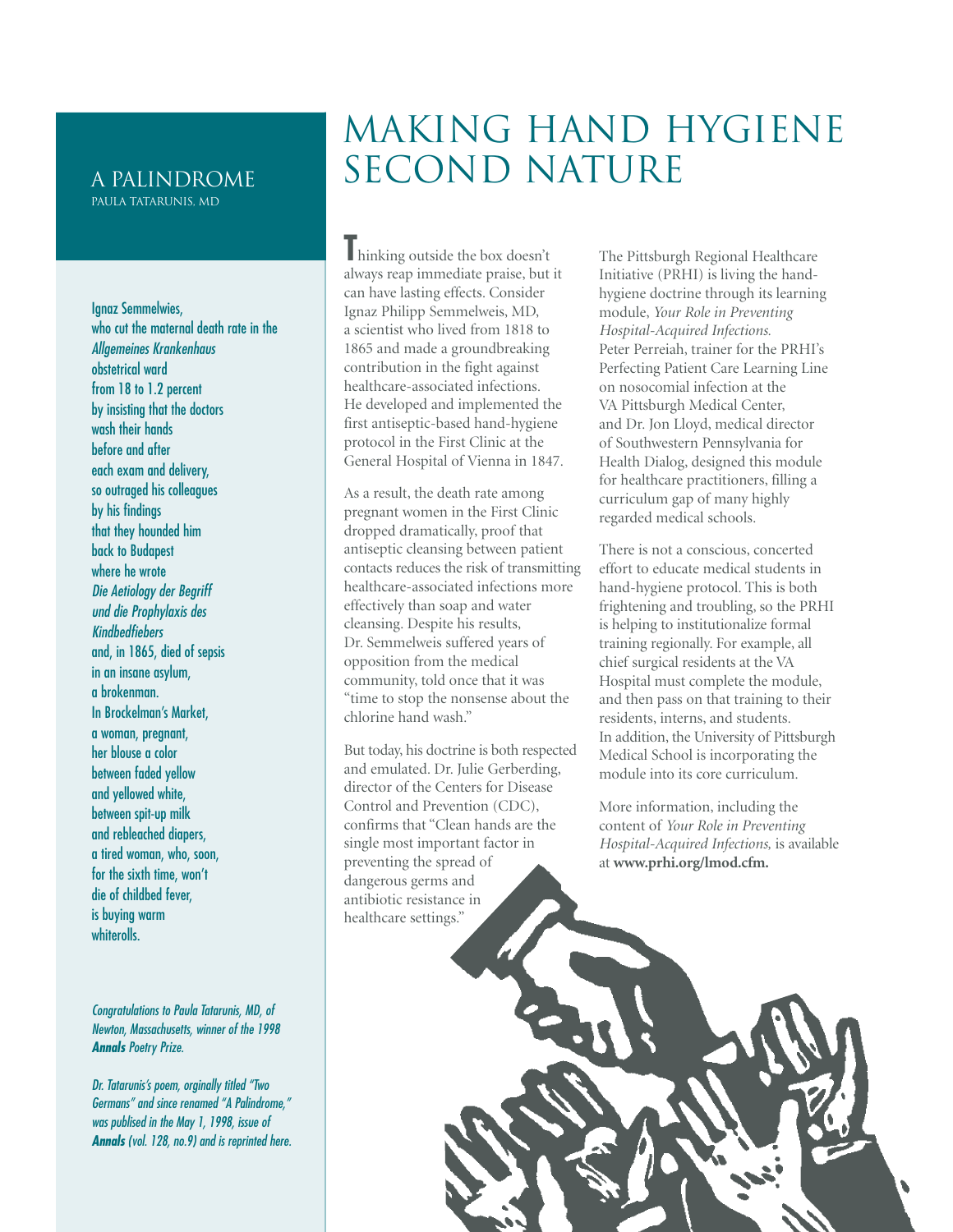# HAND HYGIENE: ONE SURGEON'S FIRST-HAND ACCOUNT

**T**he CDC and the Society for Healthcare Epidemiology of America (SHEA) published guidelines for hand hygiene that emphasize its importance in curtailing HAIs, but most healthcare professionals in American hospitals don't exercise hand hygiene between patient contacts. Atul Gawande, MD, MPH, describes his perspective on this in his candid article, "Notes of A Surgeon: On Washing Hands," which was published March 25, 2004, in *The New England Journal of Medicine.*

*"Having shaken hands with a sniffling patient, pulled a sticky dressing off someone's wound, pressed a stethoscope against a sweating breast, most of us do little more than wipe our hands on our white coats and move on."*

**Atul Gawande, MD, MPH** *Brigham and Women's Hospital, Department of Surgery*

> Dr. Gawande says, "I have tried lately to be more scrupulous about washing my hands. I do pretty well…but then I blow it. It happens almost every day." At times, he's preoccupied, often thinking about what he has to tell his patients, and simply forgets about hand hygiene. Or, he decides there's not enough time to "wash up" between the many patients he has to treat in a limited amount of time thinking, "I'm late, I have to get a move on, and what difference does it really make this one time?"

But, he knows that he and his staff are crucial to stopping the spread of HAIs by: knowing their patients' conditions; isolating carriers; performing hand hygiene on entry, between procedures, and on exit; gowning, gloving, and masking appropriately; disinfecting equipment and the environment; and supporting a culture of prevention.

#### **What If We Didn't Tolerate Dirty Hands?**

Precisely following CDC hand-hygiene guidelines at every patient encounter could eliminate at least 25 to 30 percent of HAIs. One hospital system in Southwestern Pennsylvania has set this goal. We, like Holland and Scandinavia, can eliminate unnecessary infections, saving 300 lives in our region every year with ten easy steps.

# ERADICATING **INFECTION**

Ten steps to winning the war

**Every healthcare facility can immediately begin to eliminate infections, like MRSA. Here's how:**

- 1. Use hand-hygiene precautions for all patient contacts.
- 2. Make antimicrobial soap and alcohol sanitizer readily available where needed.
- 3. Use antimicrobial soap or alcohol sanitizer in intensive care units.
- 4. Identify colonized and infected patients through surveillance cultures.
- 5. Isolate colonized patients.
- 6. Use disposable gowns, gloves, and masks when caring for isolated patients.
- 7. Clean the patient care environment thoroughly.
- 8. Use disposable or dedicated equipment. Clean all shared equipment with 70% isopropyl alcohol swabs.
- 9. Flag colonized patients' medical records to ensure isolation if re-admitted.
- 10. Control antibiotic use.

*Sources: Centers for Disease Control and Prevention, Society for Healthcare Epidemiology of America, and Pittsburgh Regional Healthcare Initiative*

### Handrub Kills More Bacteria Than Soap and Its Effect Lasts Longer

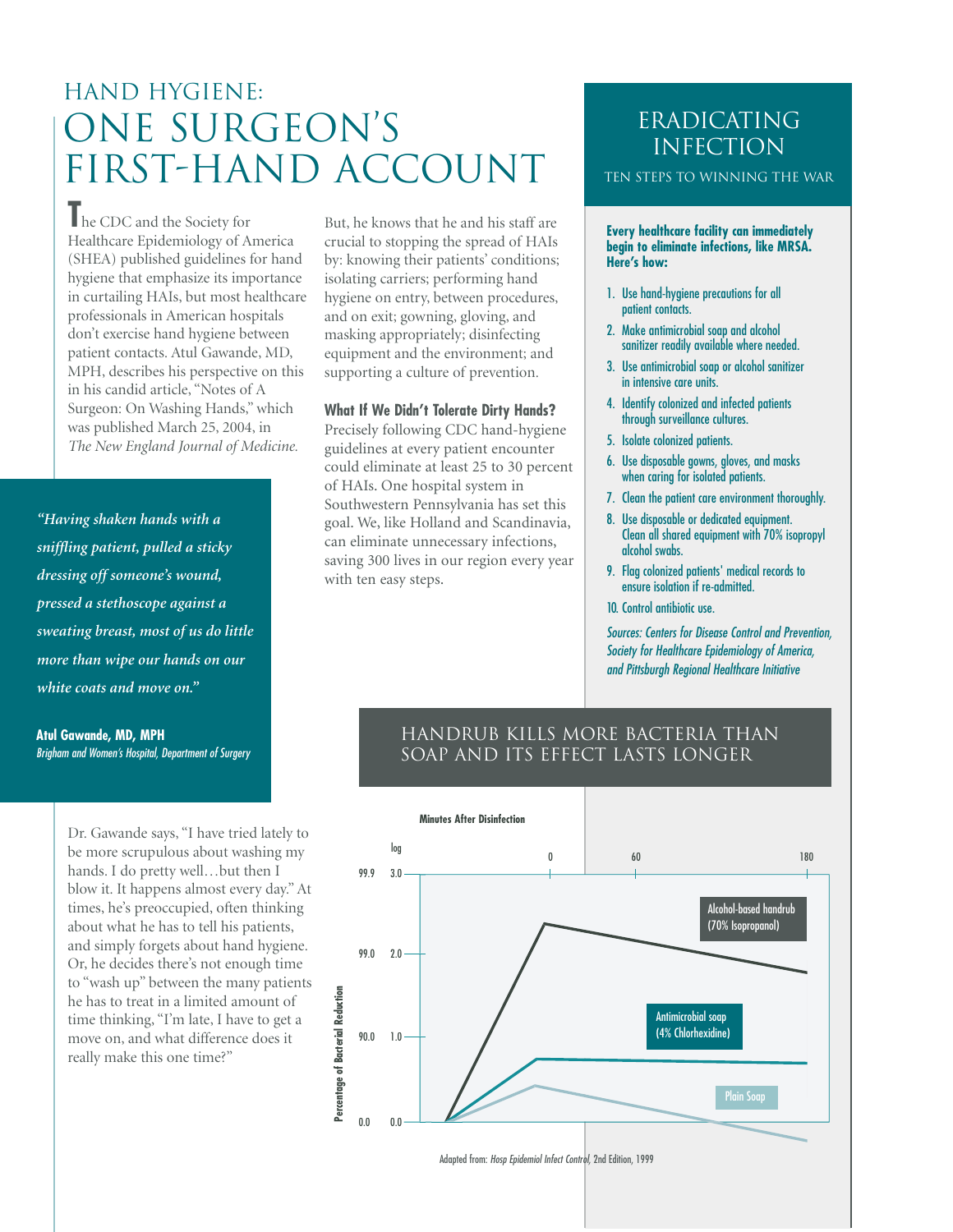# PENNSYLVANIA REPORTS CASUALTIES:

# DATA DRIVE BETTER PERFORMANCE

As of this year, the Pennsylvania Health Care Cost Containment Council (PHC4) requires Pennsylvania hospitals to report the number of four types of hospitalacquired infections (HAIs): surgical site infections, central-line-associated bloodstream infections, ventilatorassociated pneumonia, and catheterassociated urinary tract infections. Such reporting, as recommended by the CDC and based on the determination that an infection is hospital-acquired, makes infections visible. You can't attack and contain what you don't see; measurement provides the map for battle. The reporting requirement took effect January 1, 2004. PHC4 expects a full year of data by March 2005; ultimately, patients will benefit from this new policy only if hospitals use these data to drive infection control.

Concurrently, the Patient Safety Authority, an independent Pennsylvania agency established under Act 13 of the Medical Care Availability and Reduction of Error Act of 2002, is taking steps to reduce and eliminate medical errors including infection. The Authority is testing PA-PSRS, the Pennsylvania Patient Safety Reporting System, among a group of 22 volunteering healthcare facilities. Ultimately, the PA-PSRS program will analyze data submitted by almost 400 facilities statewide to identify trends and suggest improvements to enhance patient safety. Individual facilities will receive detailed reports that can be used for internal quality improvement and patient safety activities. Reports also will share information on specific geographic regions and the state as a whole.

The Commonwealth's efforts represent a sea change in Pennsylvania's commitment to healthcare safety and quality. They require transparent reporting to standardize infection control and error reduction. The demand for such reporting resonates with the public; this is partly attributable to our local media, who showcase the dangers of hospitalacquired infections and other medical errors. For example, the *Pittsburgh Tribune-Review* published several articles on the magnitude of hospitalacquired infections in October 2003, calling much-needed attention to the need for a solution. The *Pittsburgh Post-Gazette* shared hospital battles with the spread of a lethal bacterial infection beginning in October 2002 and a MRSA outbreak in May 2004. Media coverage of these issues puts the need for vigorous remedial actions on the front-burner.

**Pennsylvania now requires hospitals to report four types of hospitalacquired infections.**

*"This puts Pennsylvania at the forefront of providing consumers with information about hospital infection rates. This could be a model for the nation."*

**Lisa McGiffert** *Senior Policy Analyst for the Consumers Union, on the new PHC4 requirement*

Percentage of MRSA is Rising in the USA... But has been Controlled in Denmark, Finland, and the Netherlands (Source: CDC NNIS data)

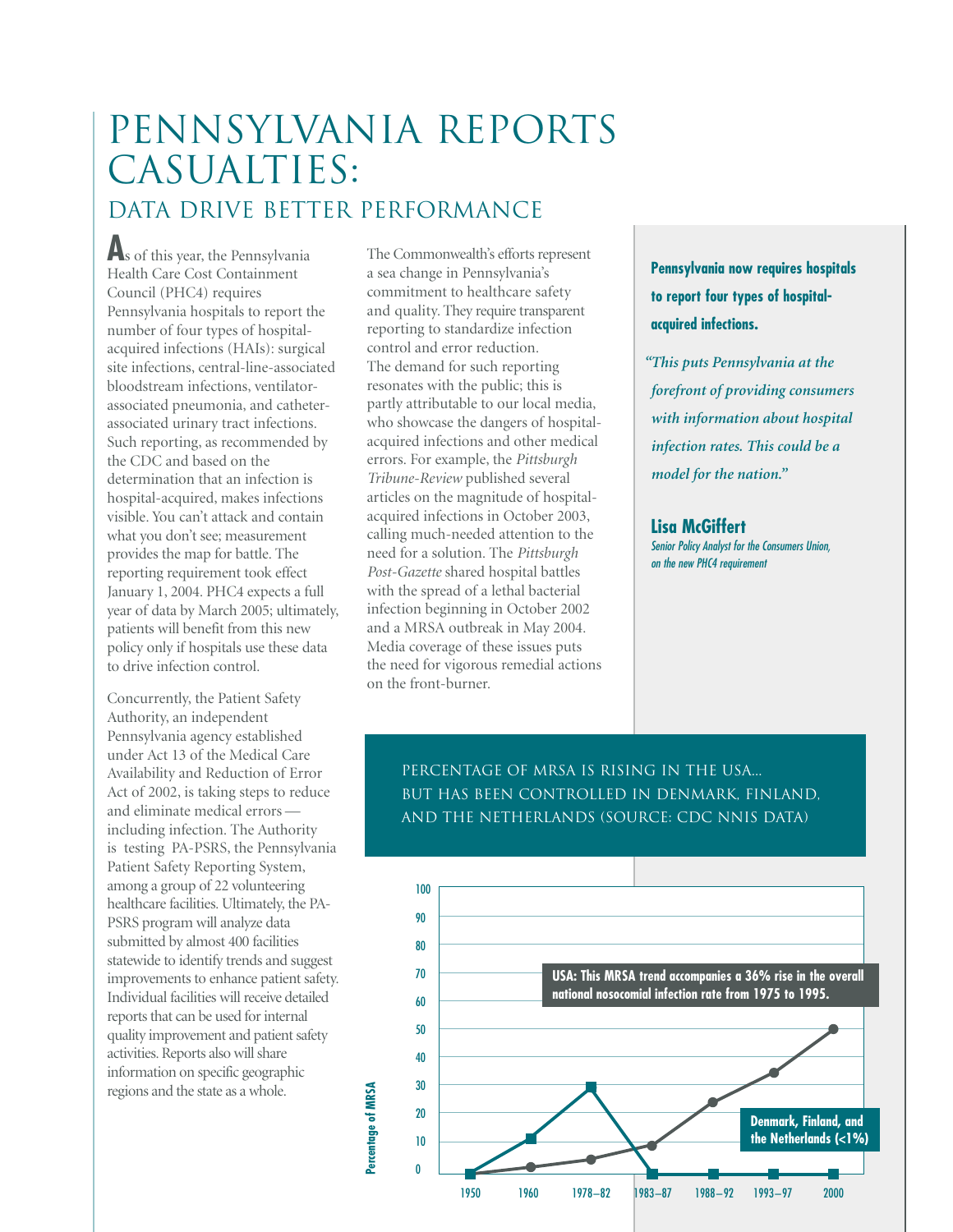# BULL'S EYE! SOME UNITS GET TO ZERO

**A**ccording to the CDC, 90,000 Americans die each year from hospitalacquired infections. In a pilot project funded by the CDC and the Agency for Healthcare Research and Quality (AHRQ), the Pittsburgh Regional Healthcare Initiative (PRHI) and Oakland's VA Pittsburgh Medical Center 4-West post-surgical, 36-bed unit, are getting to zero MRSA infections, largely through effective hand hygiene. When the study began in 2000, VA physicians used appropriate hand hygiene only 29 percent of the time for patients in isolation; the rate for nurses was 70 percent.

Staff are now learning and using standard precautions for encounters with all patients and contact precautions for patients in isolation. They're testing new strategies to ensure that hand-hygiene tools, including gowns, gloves, and masks, are always available and strategically placed in the unit. Their latest results are amazing: a decline in the number of MRSA infections from one per *month* to one per *year*. Observations in the last six months reveal that physicians' hand hygiene in contact precautions is over 95 percent, a 308-percent improvement.

John Jernigan, MD, a medical epidemiologist with the CDC working on the pilot project said, "We are very encouraged by the work being done here in Pittsburgh. The work at the VA is showing us that the community approach can work."

Our region is learning that zero is possible; therefore, to err may be human, but failure to share those errors, learn from them, and prevent them from happening again is unforgivable. There's more good news for Southwestern Pennsylvania:

• Donna Ramusivich, Senior Vice President of Professional Services and Quality at Monongahela Valley Hospital, has guided her staff to achieve *zero* central line infections in the ICU for 15 months, and in the Coronary Care Unit (CCU) for 12 months; achieve *zero* urinary tract infections in the ICU and the CCU for calendar year 2003; and achieve *zero* ventilator-associated pneumonias in the ICU and in the CCU during the last six months.

- Allegheny General Hospital (AGH) staff, under the exemplary leadership of Richard Shannon, MD, Chairman of Medicine, reduced the central line infections in AGH's Medical Intensive Care and Cardiac Care units to *zero* within 90 days.
- Carlene A. Muto, MD, MS, Director of Hospital Epidemiology/Infection Control at the University of Pittsburgh Medical Center Presbyterian, has led staff to cut central line infections by 64.3 percent in just over a year. In this timeframe, the UPMC System's central line infection rates declined from 4.2 to 1.5 infections per 1000 line days.

Good strategies win battles. However, lapses in hand hygiene allow the enemy microbes to resurge. In late May 2004, two patients at the VA Butler Medical Center died from MRSA infections amid newspaper reports of unsanitary conditions. Barriers to infection must be manned consistently, without fail, or we will never win the war.

# 90,000 Americans die each year from hospital-acquired **INFECTIONS**